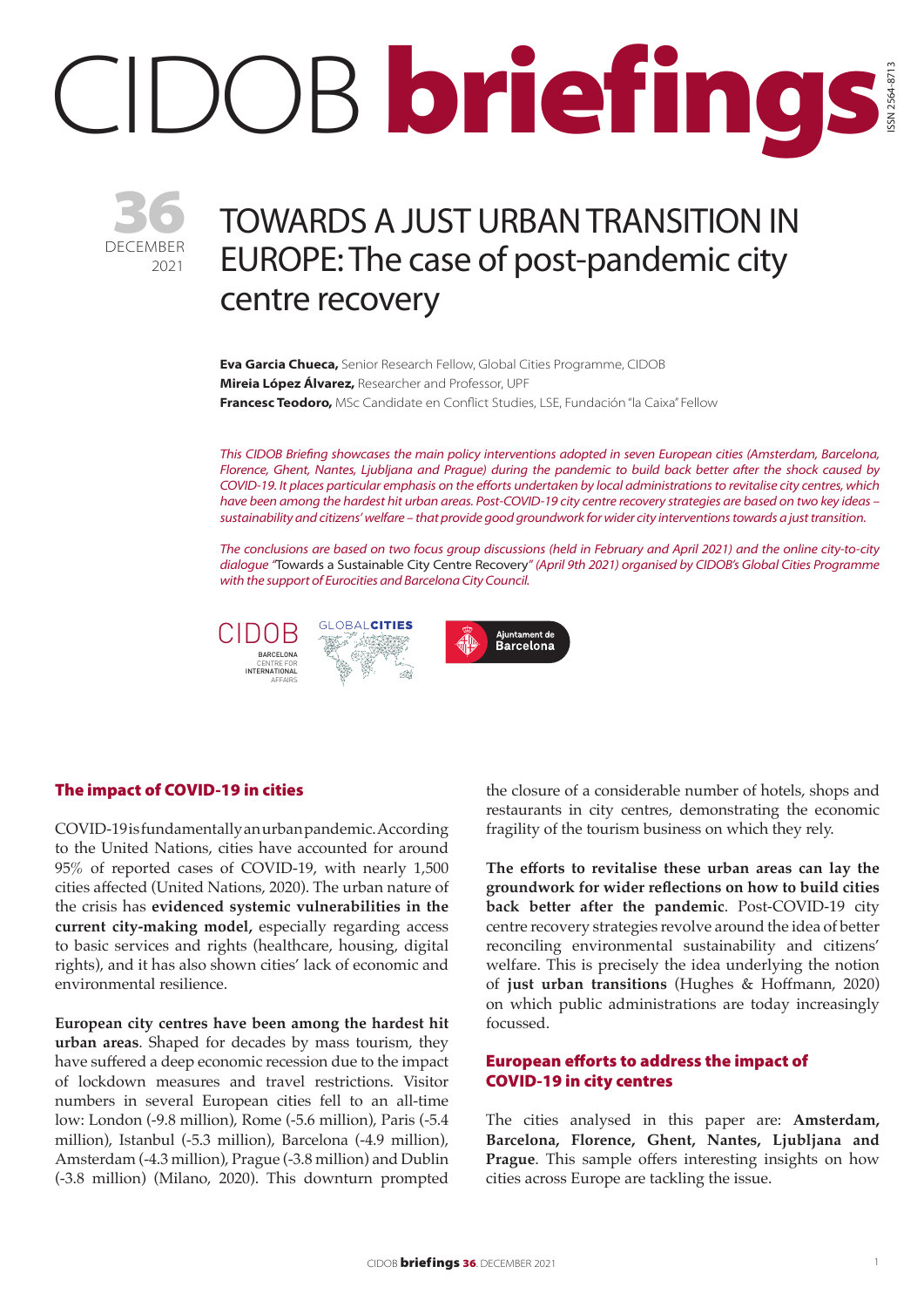## Figure 1. Map showing the cities analysed in the report



**Source:** compiled by authors.

After close dialogue with city representatives through a survey and several discussions, the main recovery measures were identified. As the figure below shows, most of the measures were short-term (62%), as local governments were obliged to provide an emergency response to the impact of the pandemic. These measures to a great extent related to the **economy and employment** (24%) and **tourism** (24%), as the economic inactivity and recession resulting from the tourist industry slowdown were key problems. Other measures identified related to **housing and social aid** (18%), **culture, sports and leisure** (18%), **governance and participation** (11%) and **digital innovation** (5%)

# Figure 2. Proportion of short-term and medium-/ long-term measures



**Source**: compiled by authors. Note that short-term measures are at the bottom, and mediumand long-term measures are at the top.

# Figure 3. Types of policies identified



**Source:** compiled by authors.

**Note:** that short-term measures are at the bottom, and medium- and long-term measures are at the top

In some cases, policy measures were undertaken **in collaboration with other spheres of government (metropolitan, regional or national).** Although the survey requested information about measures conceived to revitalise city centres, the results showed that the **policies implemented by municipal governments in response to the COVID-19 crisis tended to have citywide scope** (only a few were adopted at district level). Hence, the lessons identified in this paper can easily be used to move towards **just post-pandemic urban transitions.**

The next table provides an overview of the short-term policy interventions adopted in the seven cities analysed: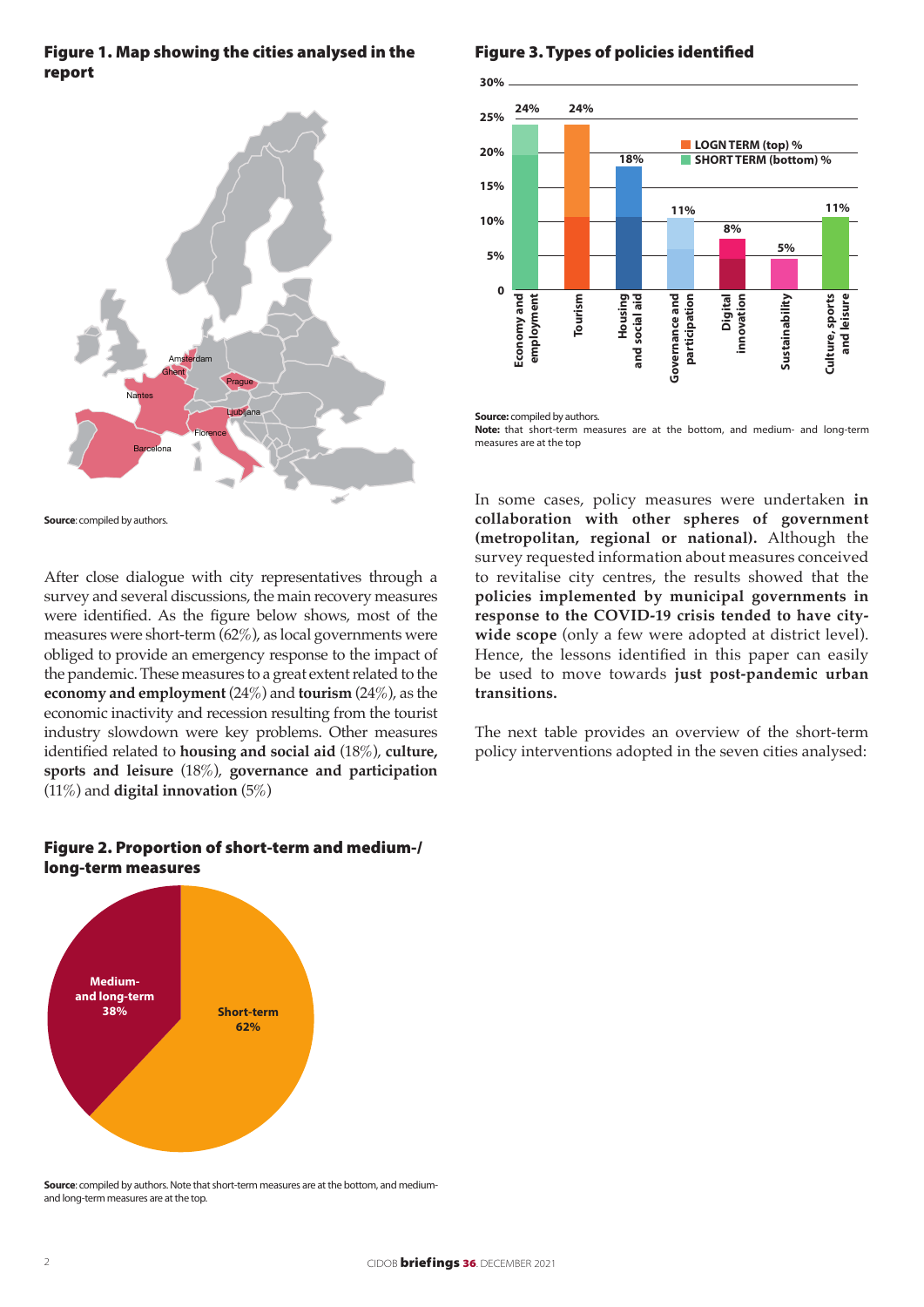#### *Economy and employment*

1) direct subsidies for businesses (commercial rent);

2) tax exemptions or deferment;

3) rent freezes, reductions and waivers (municipal properties); 4) employment protection measures (subsidies to secure salaries, contract incentives, matching tools, public recruitment);

5) boosting the economy and retail (information campaigns, assistance

in adapting to home delivery or to anti-COVID-19 protocols).

#### *Tourism*

1) Subsidies and financial assistance for the tourism and MICE sectors (accommodation operators, travel agencies, conference and exhibition organisers, etc.);

2) Campaigns to foster national or local tourism.

#### *Housing and social aid*

1) sheltering the homeless;

- 2) transforming short-term rental units into residential housing options;
- 3) providing emergency accommodation in hotels;
- 4) financial assistance to guarantee housing security to tenants;
- 5) food vouchers for low-income families;
- 6) digital tools for home schooling; and
- 7) kindergarten services for the children of medical staff.

#### *Governance and participation*

1) establishing multisectoral municipal coordination units;

2) creating city-wide participatory multistakeholder bodies.

#### *Digital innovation*

- 1) creating Big Data platforms to monitor the epidemiological situation;
- 2) enhancing e-government for the e-provision of services;

3) boosting innovation in other sectorial policies.

#### *Culture, recreation and sports*

- 1) widening pavements;
- 2) expanding the number of bike lanes;
- 3) increasing outdoor activities;
- 4) re-scheduling cultural events (online or later in the season);
- 5) direct grants or public contracts to support the cultural sector.

While acknowledging the importance of short-term measures, **this work will focus its analysis on the medium- and long-term measures implemented because they have greater potential to pave the way for the post-pandemic transformation of cities**. The analysis will follow the sectorial fields set out in the previous table, namely: 1) economy and employment; 2) tourism; 3) housing and social aid; 4) governance and participation; 5) digital innovation; and 6) culture, recreation and sports.

#### **Economy and employment**

#### *Main policy interventions:*

1) Diversification of the urban economy and retail;

2) Boosting new economic sectors (innovation, blue economy, circular economy, sustainable energy, etc.).

|                                           | Amsterdam                                                                                              | Barcelona                                                                                                                                                                                            | Ghent                                                                                                                                                                                           | Florence                                                                                     | jubljana                                                                                                                       | Nantes                                                                                             | Prague                                                                                                                          |
|-------------------------------------------|--------------------------------------------------------------------------------------------------------|------------------------------------------------------------------------------------------------------------------------------------------------------------------------------------------------------|-------------------------------------------------------------------------------------------------------------------------------------------------------------------------------------------------|----------------------------------------------------------------------------------------------|--------------------------------------------------------------------------------------------------------------------------------|----------------------------------------------------------------------------------------------------|---------------------------------------------------------------------------------------------------------------------------------|
| Economy<br>and<br>employ-<br>ment         | Postpone-<br>ment of<br>municipal<br>taxes<br>payment;<br>matching<br>tool to<br>identify<br>job offer | Subsidies<br>to entre-<br>preneurs<br>and small<br>businesses:<br>suspension<br>of terraces<br>fees:<br>assistance<br>to adapt to<br>anti-COVID<br>protocols                                         |                                                                                                                                                                                                 |                                                                                              | Munic-<br>ipal tax<br>exemption<br>for restau-<br>rants and<br>business                                                        | Rental as-<br>sistance to<br>business;<br>exemption<br>of fees for<br>occupying<br>public<br>space | Rent<br>freeze in<br>commer-<br>cial areas;<br>waiver of<br>fees for us-<br>ing public<br>space                                 |
| Tourism                                   |                                                                                                        |                                                                                                                                                                                                      | Support to<br>the MICE<br>sector;<br>boost<br>national<br>tourism;<br>marketing<br>strate-<br>gies to<br>stimulate<br>overnight<br>stays and<br>boost local<br>commerce<br>and restau-<br>rants |                                                                                              |                                                                                                                                |                                                                                                    | Subsidy to<br>help the<br>tourism<br>industry;<br>specific<br>fund to<br>preserve<br>jobs;<br>campaign<br>to support<br>tourism |
| Housing<br>and<br>social aid              |                                                                                                        | Empty<br>short-term<br>rental units<br>to provide<br>social<br>housing                                                                                                                               | Financial<br>support to<br>tenants;<br>digital<br>packages<br>for home<br>schooling;<br>social food<br>delivery                                                                                 | Financial<br>support to<br>tenants                                                           | Hotel<br>accommo-<br>dation to<br>doctors<br>or people<br>in quar-<br>antine;<br>guaran-<br>teed care<br>in kinder-<br>gartens |                                                                                                    |                                                                                                                                 |
| Gover-<br>nance and<br>participa-<br>tion | Coordina-<br>tion mech-<br>anisms<br>between<br>city de-<br>partments                                  | Municipal<br>manage-<br>ment unit<br>to mon-<br>itor the<br>economic<br>state of<br>the city<br>(CECORE);<br>participa-<br>tory mech-<br>anisms to<br>foster city<br>recovery<br>(Barcelona<br>Pact) |                                                                                                                                                                                                 |                                                                                              | Municipal<br>Crisis<br>Board to<br>monitor<br>the evolu-<br>tion of the<br>pandemic                                            |                                                                                                    |                                                                                                                                 |
| Digital<br>innovation                     | Website<br>to mon-<br>itor the<br>situation in<br>the city                                             | Creation of<br>an online<br>market-<br>place                                                                                                                                                         |                                                                                                                                                                                                 |                                                                                              |                                                                                                                                |                                                                                                    | Digital tool<br>to map the<br>epidemi-<br>ological<br>situation                                                                 |
| Culture,<br>sports and<br>leisure         |                                                                                                        | Widened<br>pavements<br>and bike<br>lanes;<br>re-sched-<br>ule cultural<br>events to<br>avoid can-<br>cellation<br>(Festival<br>Grec)                                                                | Widened<br>pavements<br>and bike<br>lanes; extra<br>sports<br>and youth<br>outdoor<br>activities                                                                                                | Re-sched-<br>ule cultural<br>events to<br>avoid can-<br>cellation<br>(Inverno<br>Fiorentino) | Traditional<br>events<br>held online                                                                                           |                                                                                                    |                                                                                                                                 |

Figure 4. Overview of shor-term measures

Source: compiled by authors.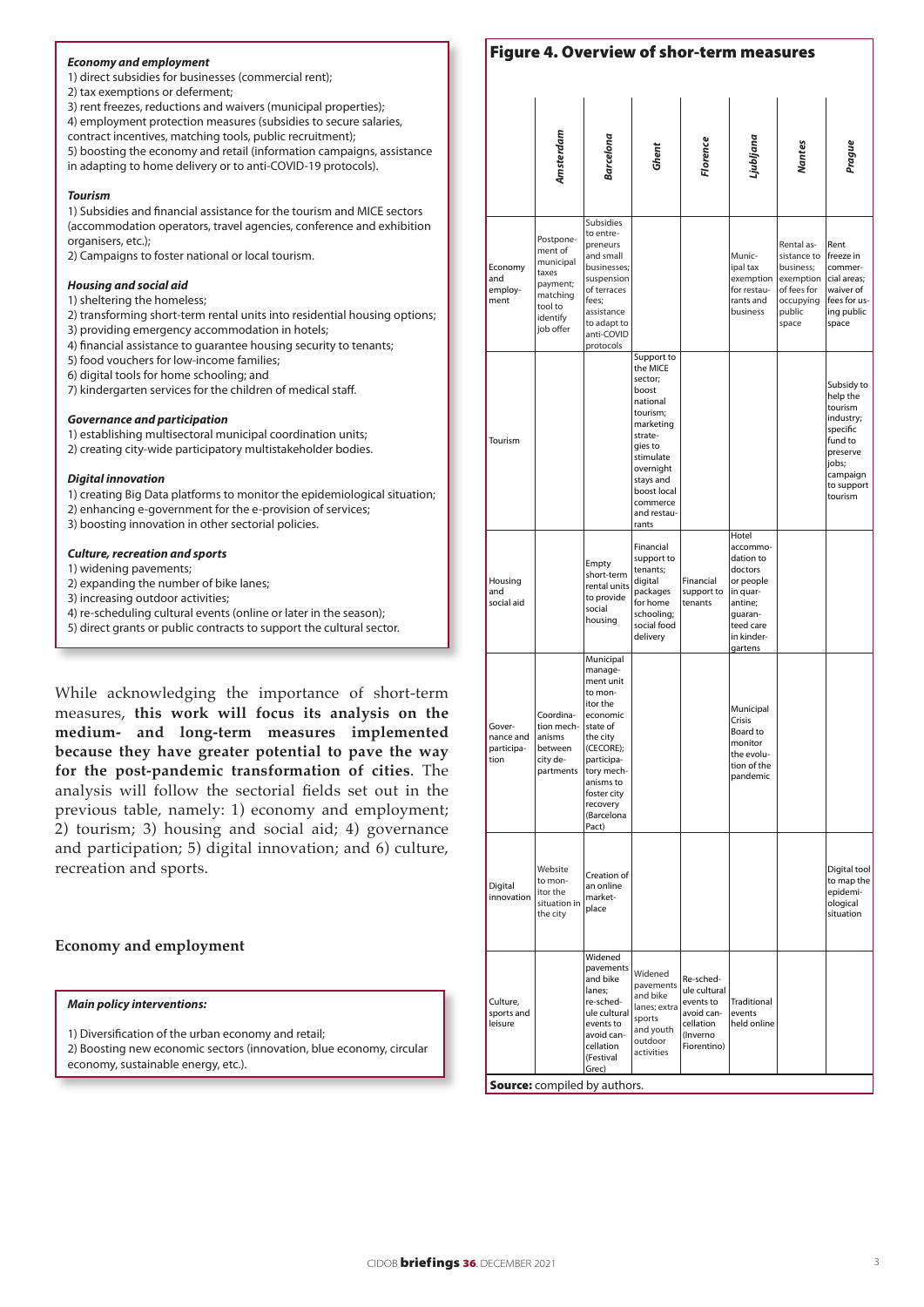| Figure 5. Overview of medium-/long-term measures |                                                                                                                                                                  |                                                                                                                                           |                                                                                                                                                               |                                                                                                                           |                                                                                                                                  |               |                                                                                                                                                                                             |  |  |  |  |
|--------------------------------------------------|------------------------------------------------------------------------------------------------------------------------------------------------------------------|-------------------------------------------------------------------------------------------------------------------------------------------|---------------------------------------------------------------------------------------------------------------------------------------------------------------|---------------------------------------------------------------------------------------------------------------------------|----------------------------------------------------------------------------------------------------------------------------------|---------------|---------------------------------------------------------------------------------------------------------------------------------------------------------------------------------------------|--|--|--|--|
|                                                  | Amsterdam                                                                                                                                                        | <b>Barcelona</b>                                                                                                                          | Ghent                                                                                                                                                         | <b>Florence</b>                                                                                                           | Ljubljana                                                                                                                        | <b>Nantes</b> | <b>Prague</b>                                                                                                                                                                               |  |  |  |  |
| Economy and<br>employment                        | Regional investment<br>agency; circular<br>economy                                                                                                               | City centre economy<br>diversification<br>(culture, innovation<br>and blue economy)                                                       |                                                                                                                                                               |                                                                                                                           |                                                                                                                                  |               |                                                                                                                                                                                             |  |  |  |  |
| Tourism                                          | Attract quality<br>tourism; promotion<br>of MICE sector;<br>awareness-<br>raising campaign;<br>decentralise tourism<br>flows                                     |                                                                                                                                           | Foster quality<br>tourism; fair lodging;<br>reducing traffic<br>impact; lower<br>ecological impact;<br>accessible tourism to<br>disabled and lower-<br>budget | Awareness-<br>raising campaign;<br>decentralization<br>of tourist flows;<br>monitoring centre;<br>plastic-free strategies | Green city branding;<br>zero-waste strategy;<br>no single-use<br>plastic campaign;<br>deseasonalising<br>tourism                 |               | Quality life of<br>locals at the centre:<br>awareness-raising<br>campaigns;<br>monitoring of<br>tourist behaviour<br>(e.g. towards<br>cultural heritage);<br>decentralisation of<br>tourism |  |  |  |  |
| Housing                                          | Avoid<br>monofunctional<br>neighbourhoods;<br>short-term rentals<br>ban; increase public<br>housing stock; foster<br>affordable housing                          | Regulation of<br>short-term rentals;<br>increase public<br>house stock; avoid<br>monofunctional<br>neighbourhoods;<br>social housing      |                                                                                                                                                               | Social housing<br>in the city centre<br>(Santa Maria Novella<br>Masterplan)                                               |                                                                                                                                  |               | Regulation of<br>short-term rentals;<br>increase public<br>house stock; avoid<br>monofunctional<br>neighbourhoods;<br>foster housing<br>cooperatives                                        |  |  |  |  |
| Governance and<br>participation                  |                                                                                                                                                                  | Multistakeholder<br>plan to reactivate<br>the city (Barcelona<br>React); Recovery<br>strategic plan<br>(Barcelona fent plans<br>de futur) |                                                                                                                                                               | Multistakeholder<br>plan to define city's<br>recovery (Rinasce<br>Firenze)                                                |                                                                                                                                  |               |                                                                                                                                                                                             |  |  |  |  |
| Digital<br>innovation                            | DataLab to profile<br>visitors and<br>perceptions on<br>tourism                                                                                                  |                                                                                                                                           |                                                                                                                                                               | App to provide<br>alternative routes<br>(Firenze Walking)                                                                 |                                                                                                                                  |               |                                                                                                                                                                                             |  |  |  |  |
| Sustainability                                   | Sustainable recovery<br>plan: investment<br>in the renovation<br>and insulation<br>of buildings;<br>neighbourhoods'<br>gas-free; installation<br>of solar panels |                                                                                                                                           |                                                                                                                                                               | Sustainable Urban<br>Mobility Plan                                                                                        | Protecting the<br>city's natural water<br>resources: turn urban<br>areas into food<br>production fields;<br>sustainable mobility |               |                                                                                                                                                                                             |  |  |  |  |

In Barcelona, medium- and long-term economic strategies in the Ciutat Vella district signalled a willingness to diversify the economy to progressively reduce its dependence on tourist-related services and retail. The reshaping of Barcelona's city centre will seek to rebalance activities on two key streets and at the port (La Rambla is to be made a cultural axis, Via Laietana an innovation axis and the Olympic port a blue economy trigger). The goal is to foster the creation of hubs for different sectors that can coexist with tourism activities when the economic recession comes to an end. The strategy includes a new role for underused public buildings as a way to boost innovation and civic engagement (the Correos [post office] building, for example, will become an innovation hub). These projects were conceived before the pandemic but COVID-19 has acted as an accelerator.

With the same goal of diversifying the urban economy, Amsterdam is developing strategies to attract new investment to the city and thereby reduce dependence on the tourism sector. In this regard, the municipality is working towards the establishment of a regional

investment agency for the Amsterdam Metropolitan Area. The initiative is not a product of the pandemic, but the crisis has accelerated the plans. The agency is envisaged as a joint venture with regional government partners to invest in challenges linked to the circular economy and sustainable energy, which will bring a long-term return on investment. In a first stage, the project will focus on promoting a sustainable economic and environmental recovery at metropolitan level in line with the [Paris](https://www.oecd.org/dac/effectiveness/parisdeclarationandaccraagendaforaction.html) [Declaration.](https://www.oecd.org/dac/effectiveness/parisdeclarationandaccraagendaforaction.html) Among others, policies will include boosting the labour market in food and logistics.

#### **Tourism**

#### Main policy interventions:

- 1) Transitioning towards a sustainable, quality and respectful tourism model;
- 2) Boosting the MICE sector;
- 3) Deseasonalising tourism;
- 4) Decentralising tourism;
- 5) Better aligning cultural and tourism policies;
- 6) Awareness-raising campaigns to foster good behaviour.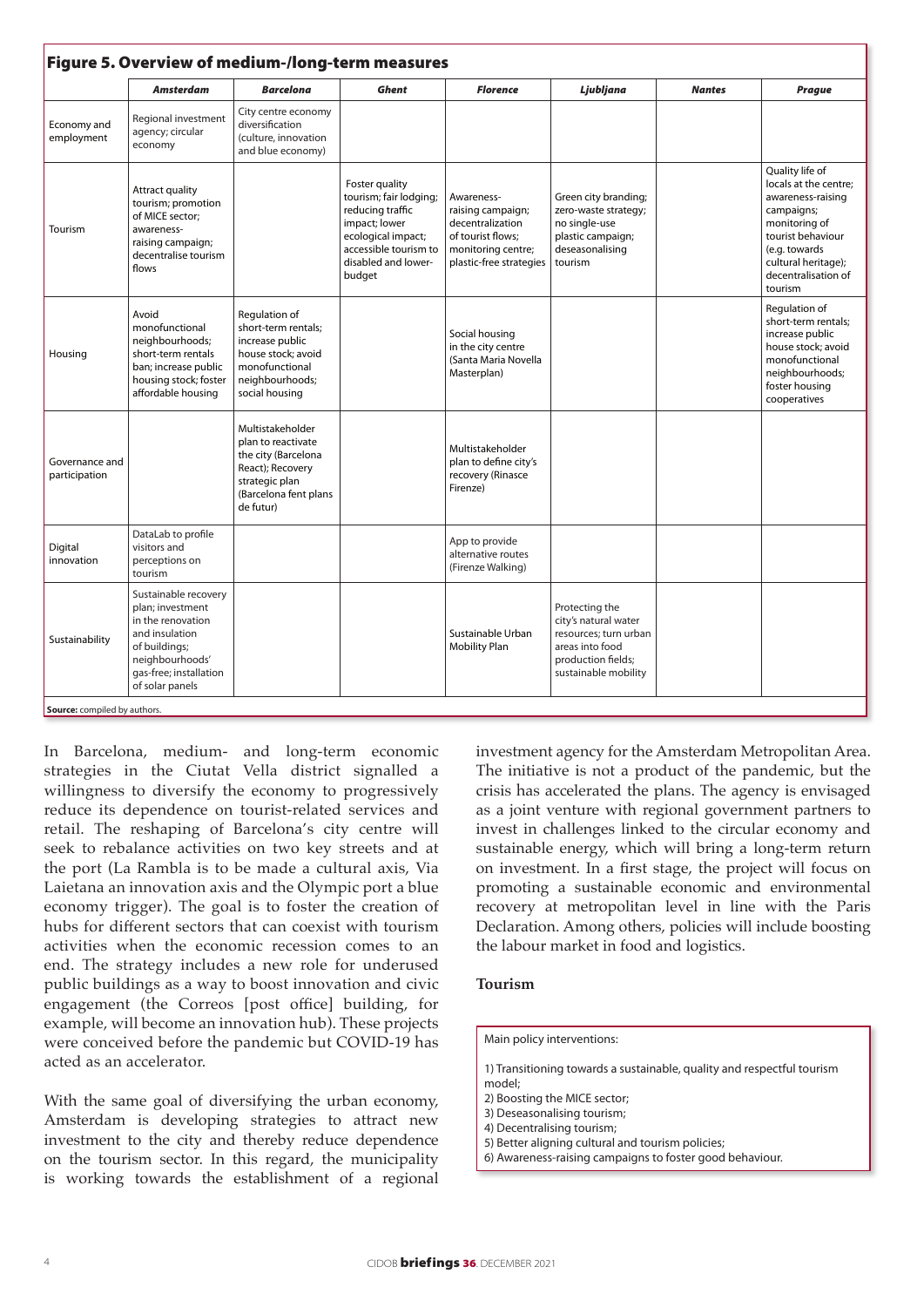**Ghent** is focusing on sustainable tourism on a long-term basis, prioritising quality over quantity through six strategic packages: 1) "Only in Ghent", a focus on what makes Ghent unique (e.g., Van Eyck, the Mystic Lamb Altarpiece); 2) a fair lodging strategy to tackle illegal holiday rental; 3) reducing traffic impact by placing drop-off zones for tourist buses outside the city centre and limiting river cruises to a maximum of five per day; 4) lowering ecological impact by focusing on the vegetarian and vegan scene; 5) tourism for everyone, making all attractions accessible to lower-budget families and disabled people; and 6) establishing tourism partnerships with local sectors and citizens to work together to balance tourism with the life of the city.

Transitioning towards a sustainable tourism model is also **Ljubljana**'s overarching focus, having worked for many years on implementing sustainable development strategies and green city branding. The municipality's efforts are now being put into creating an attractive, green Praguers' interests and of public space and implementing the Strategy for Sustainable Tourism. The municipality envisions a transformation of the relationship between tourists and locals by promoting respectful behaviour towards cultural heritage. Measures include monitoring proper rule-observance of tourists in the historic centre and promoting quality events like the Christmas market. Moreover, Prague is looking to decentralise tourism by building high-class cultural and leisure infrastructure outside the city centre. The city council is also targeting sectors like MICE to raise visitor quality standards.

**Florence** developed the awareness raising campaign #EnjoyRespectFirenze, which aimed to highlight unacceptable behaviour among tourists and locals (making it in many cases sanctionable) and draw attention to good practices for a peaceful and cohesive urban life. The city also implemented projects to monitor the city's tourist activity (e.g., a tourist destination monitoring

# COVID-19 crisis has accelerated municipal efforts to ensure a stronger supply of social and affordable housing.

and environmentally friendly destination, characterised by a high quality of life for both citizens and visitors. Green tourism projects include a zero-waste strategy, a no single-use plastic campaign and green food supply chains (local food), among others. The new tourism development strategy for Ljubljana and the Ljubljana region (2021–2027) also endeavours to position the city as a world-leading and creative destination for a sustainable lifestyle.

In **Ljubljana**, deseasonalising tourism is also a priority. The municipality is attempting to transcend the usual framework of tourism products and offer a genuine experience of the city all year round. The municipality is involved in three international events in 2021 that aim to attract new visitors (the European Under-21 Football Championship, the Slovenian EU presidency and participation in a European gastronomy project).

**Amsterdam**'s *Aanpak Binnenstad* plan also features measures directed at decentralising tourist flows, spreading tourists across several areas of the city, and informing them of the possibilities within the Amsterdam Metropolitan Area. **Ljubljana** has designed a similar strategy (the Ljubljana Cultural Districts project), diverting tourists away from the city centre to give this urban area some relief. Tourists are thus being redirected to the city's green hinterland and other locations in the Ljubljana region.

Prague was already considering limiting low-quality tourism before the crisis and adopted a new tourism strategy at the height of the pandemic (June 2020). The plan aims to put Praguers' quality of life front and centre. Policy actions will revolve around three pillars: taking care of centre, a study of load capacity of the historic centre) and to foster the decentralisation of tourism (e.g., Florence greenway, Feel Florence). The city is also concerned about the impact of tourism on the environment and highlights the need to integrate the city's sustainable mobility and plastic-free strategies into its tourism activity.

#### **Housing**

As housing is a persistent challenge in most European cities, **several schemes had been developed in this area before the pandemic**. However, **the crisis has accelerated municipal efforts to ensure a stronger supply of social and affordable housing.** 

Main policy interventions:

- 1) regulation of short-term rentals;
- 2) ensuring social housing in city centres;
- 2) renovating and extending the public housing stock;
- 3) addressing the housing emergency and social exclusion;
- 4) mobilising empty housing stock; and
- 4) fostering housing cooperativism.

**Barcelona**'s Right to Housing Plan (2016–2025) and **Prague**'s Housing Development Strategy (2020) establish several measures aimed at regulating short-term rentals, renovating the public housing stock and preventing monofunctional neighbourhoods. In particular, **Barcelona**'s plan builds upon four strategic lines – attending to housing emergencies and residential exclusion, ensuring a proper use of housing, increasing the stock of affordable housing and improving the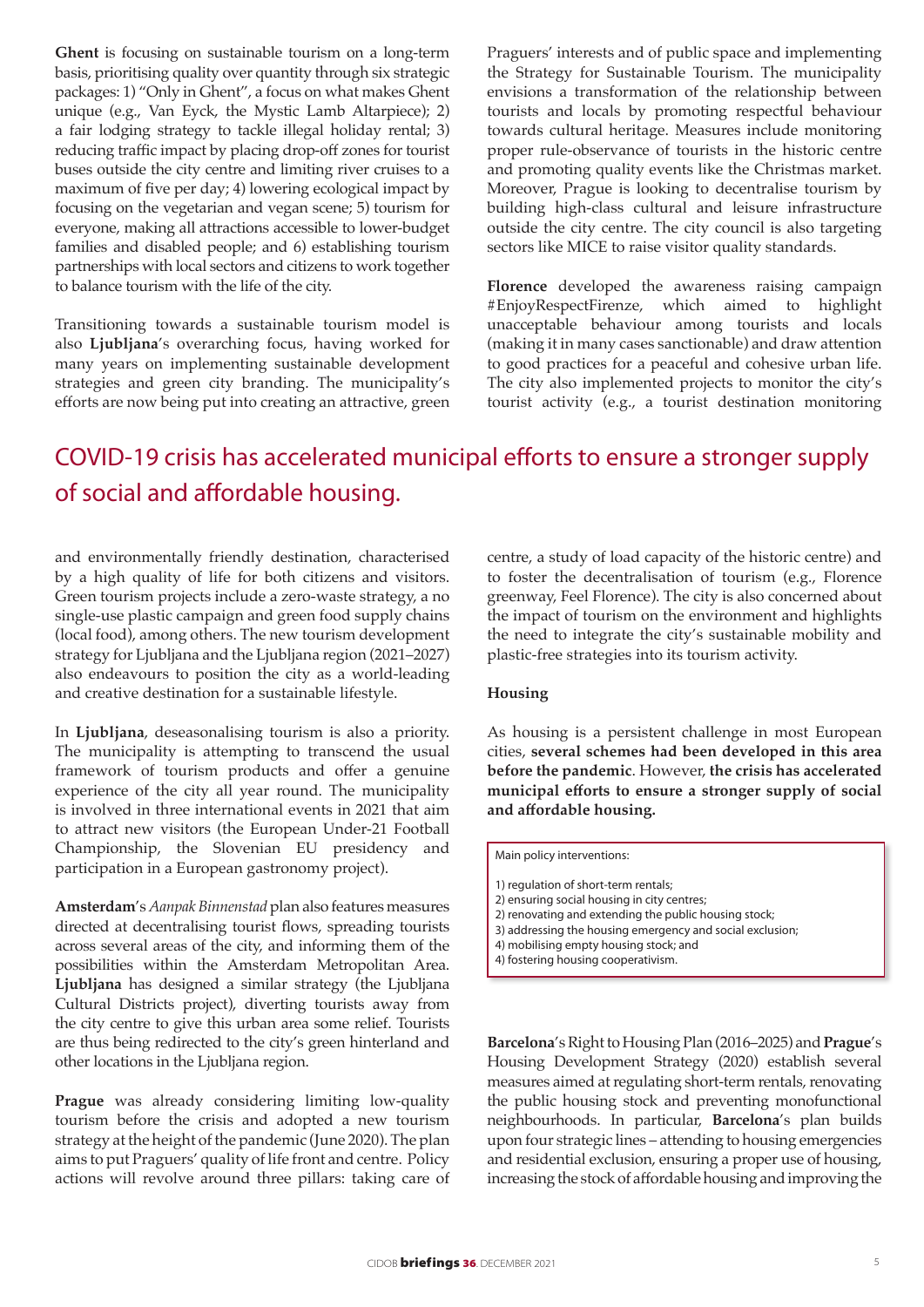current housing stock. The public housing offer envisaged by the municipality, coupled with the levelling-up measures to protect low and middle-income residents from expulsion, seek to reverse the trends towards monofunctional neighbourhoods. The city council also envisions targeting the private sector in its housing strategy (mobilising empty housing, imposing sanctions in case of malpractice).

By the same token, **Prague** has also launched a new strategy on housing which seeks to increase the public housing stock and to involve citizens in shaping the new housing infrastructure. In this regard, Prague plans to foster housing cooperatives by offering incentives that, for example, reduce purchase costs relative to market prices. This strategy is expected to have a ripple effect on tourism rental apartments. The city council will also restrict the transformation of residential buildings into hotels or tourist accommodation in the so-called Prague Monument Reservation zones.

**Amsterdam**'s *Aanpak Binnenstad* strategic plan includes measures that seek to diversify housing; meanwhile, short-term rentals will be banned in the city centre after the crisis. The city council is also targeting vacant properties above shops, with a strategy to purchase them and turn them into affordable homes. This measure is linked to the prohibition of tourist shops in city centres enforced in 2017 to free up chaotic and overcrowded neighbourhoods. Like Prague and Barcelona, Amsterdam uses affordability as a guideline for the whole process in order to guarantee access to different social echelons once the public housing stock is expanded.

After COVID-19, **Florence** updated its Santa Maria Novella Masterplan for the regeneration of an area of 30,000 square metres in the Santa Maria Novella complex. Alongside cultural and museum-related interventions, the project will ensure 50 social housing apartments are available to bring residents back to the historic centre.

#### **Governance and participation**

Main policy interventions:

1) Establishing participatory mechanisms to rethink the city after the pandemic;

2) Fostering multistakeholder dialogues to collectively construct post-CO-VID-19 recovery strategies.

**Florence** is working with a wide range of actors to define the city's recovery. *Rinasce Firenze* is a post-COVID-19 effort to involve the city's main stakeholders in the reflection on how to build back better after the crisis. The discussions concern a number of thematic areas, which include urban polycentrism, green mobility, the urban economy, culture, children and families, care and digital innovation. The results of *Rinasce Firenze* will be implemented alongside the Operation City Plan urban planning strategy designed

before the pandemic following online public consultations and citizen participation.

Over several months, **Barcelona** engaged in an extensive dialogue with a number of city stakeholders (private sector, research centres, entrepreneurs, etc.) to collectively think about how to reactivate the urban economy after the pandemic. The municipality has also drafted a strategic recovery plan, *Barcelona fent plans de futur*, which includes several actions to be undertaken by a range of city agents.

#### **Digital innovation**

Main policy interventions:

1) creation of a datalab to collect information that can help improve the tourism sector (and other policy areas); 2) development of digital tools to foster sustainable tourism.

Amsterdam and other cities have shown that digital innovation can be applied in a range of policy areas (e.g., mobility, the circular economy, social affairs, health). Specific digital innovation measures in **Amsterdam**  include the creation of a datalab to collect information on visitors' profiles and behaviour, as well as to gather data on the needs and perceptions of both visitors and citizens in order to improve the tourism sector (while also supporting other policy sectors, such as the social and

In **Florence**, the Firenze Walking campaign produced an app that proposes alternative routes to help reduce congestion and promote walking.

#### **Sustainability**

cultural).

Main policy interventions:

- 1) promoting sustainable mobility;
- 2) directing investment to the sustainable renovation of housing and other buildings;

3) protecting water resources and the urban natural environment; 4) promoting recycling and energy and water saving.

**Florence**'s Sustainable Urban Mobility Plan promotes trams, bike sharing and walking as the main mobility options, including for tourists.

As a direct consequence of COVID-19, **Amsterdam** launched a **sustainable recovery plan** which establishes major investment to support both employment and sustainability in the city. The measures include investments in the renovation and insulation of buildings, the acceleration of efforts to make neighbourhoods gasfree, and the installation of solar panels on the roofs of buildings owned by housing corporations. It is estimated that these measures will contribute to the creation of approximately 3,800 full-time jobs by 2025, as well as boosting private investment.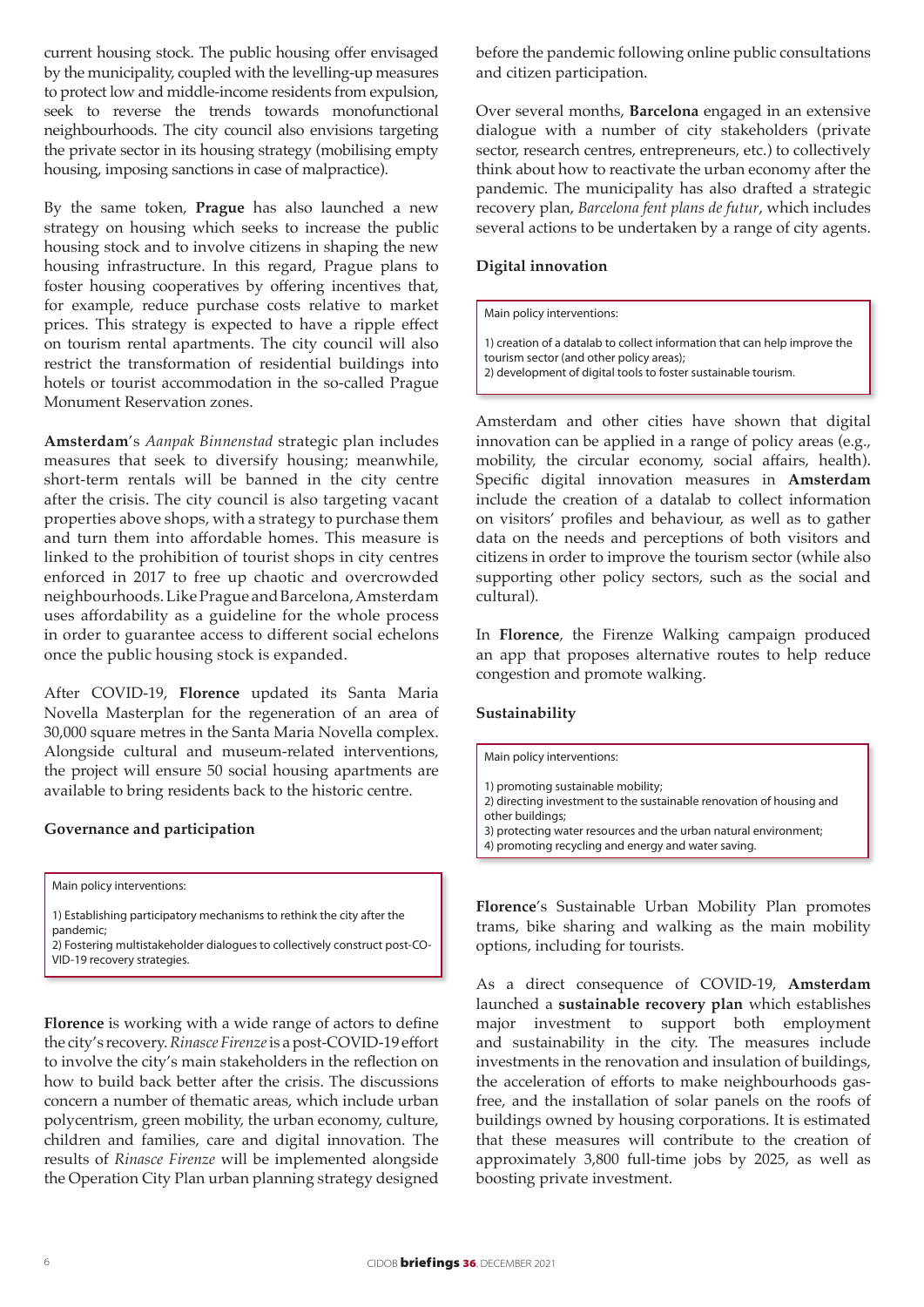**Ljubljana** has four strategic goals to foster greater sustainability: protecting the city's natural water resources, using urban areas for food production and local self-supply, promoting a sustainable lifestyle (in work, business and life in general), and a strong focus on developing sustainable forms of mobility (car-sharing schemes, electric vehicles, etc.).

# Towards long-term strategies for a just urban transition

**Almost half of the measures analysed relate to the economic and tourism policy sectors**. This comes as no surprise, as: 1) the pandemic has caused a major economic recession; 2) city centres were over-dependent on a sector (tourism) that drastically contracted due to lockdowns and pandemic restrictions. Such public interventions in these urban areas were therefore highly necessary.

for the new strategies to be implemented. The Next Generation EU package provides an unprecedented opportunity to mobilise financial resources for city centre recovery.

- **3. Integrated, multisector interventions.** If the goal is to transform and diversify the uses and functions of city centres, it will be necessary to intervene in a wide range of policy areas, such as the urban economy, employment and tourism, housing, culture, sports and leisure, urban governance and participation, digital innovation, and sustainability, among others.
- **4. Polycentric approach**. Transforming city centres into vibrant neighbourhoods that can reconcile inhabitants' needs and quality of life with tourism requires a polycentric approach to urban planning and urban policies that ensures a decentralised offer of basic services, public transportation options, labour opportunities, education, cultural and sports facilities, public spaces and green areas.

# The efforts to revitalise city centres can lay the groundwork for wider reflections on how to advance just urban transitions.

Nonetheless, **city authorities showed a growing interest in intervening in other policy areas to boost the sustainable recovery of city centres.** These policy areas include **housing, culture, governance and participation, and environmental sustainability.** The transition towards a more sustainable tourism model is linked with **diversifying city centre uses** and better reconciling local people's everyday lives in these urban areas with quality, sustainable and respectful tourism. Although these policies had been designed prior to the pandemic, **the crisis operated as an accelerator of their implementation.**

**Just transition strategies aim to better reconcile the two goals of sustainability and citizens' welfare,** just like the city centre recovery efforts described in this paper. Hence, the recommendations provide a relevant illustration of how post-pandemic transformation can be boosted in cities from the perspective of climate and social justice.

## **General recommendations**

- **1. Long-term strategies.** A sustainable city centre recovery requires continuous and coherent action in time and space to reverse well-established trends. Most large European city centres are subject to processes of overtourism, financialisation and (micro)gentrification that require years (and even decades) of new policy strategies before change can materialise.
- **2. Lasting political will and sufficient financial resources.**  The capacity of urban governments for sustained policy action in city centres is directly linked with the existence of lasting political will and the financial resources needed
- **5. Multistakeholder governance.** Sustainable and effective policies require collective consensus. To achieve this, participatory dialogues must be set up with the different actors in the neighbourhood (citizens' associations, the private sector, cultural facilities, education centres, etc.) so that the reshaping of city centres is founded on wide agreement among all stakeholders.
- **6. Coordination with other spheres of government.** Better aligning regional and/or national policies that impact city centres (tourism, housing, etc.) can contribute to optimising institutional efforts, as well as avoiding policy overlap and inconsistency. Building alliances with other spheres of government can also ensure the financial resources and technical assistance necessary for certain municipal policy interventions.

#### **Specific recommendations**

- **1. Diversify the economy.** The high dependency of city centre economies on tourism has proven to be one of the biggest problems for these urban areas. Fostering other economies in city centres is a way out of the crisis that can bring important change. Alternatives include the circular economy, science and innovation.
- **2. Diversify the housing market.** The residential housing market in city centres has been compromised by the rise of short-term rentals and tourist accommodation, among other global trends. Stronger regulation in this field, alongside the promotion of public, affordable and social housing can ensure city centres are mixed neighbourhoods where the local population can afford to live.
- **3. Transition towards a sustainable urban tourism model**. The lessons learned before the crisis about tourism in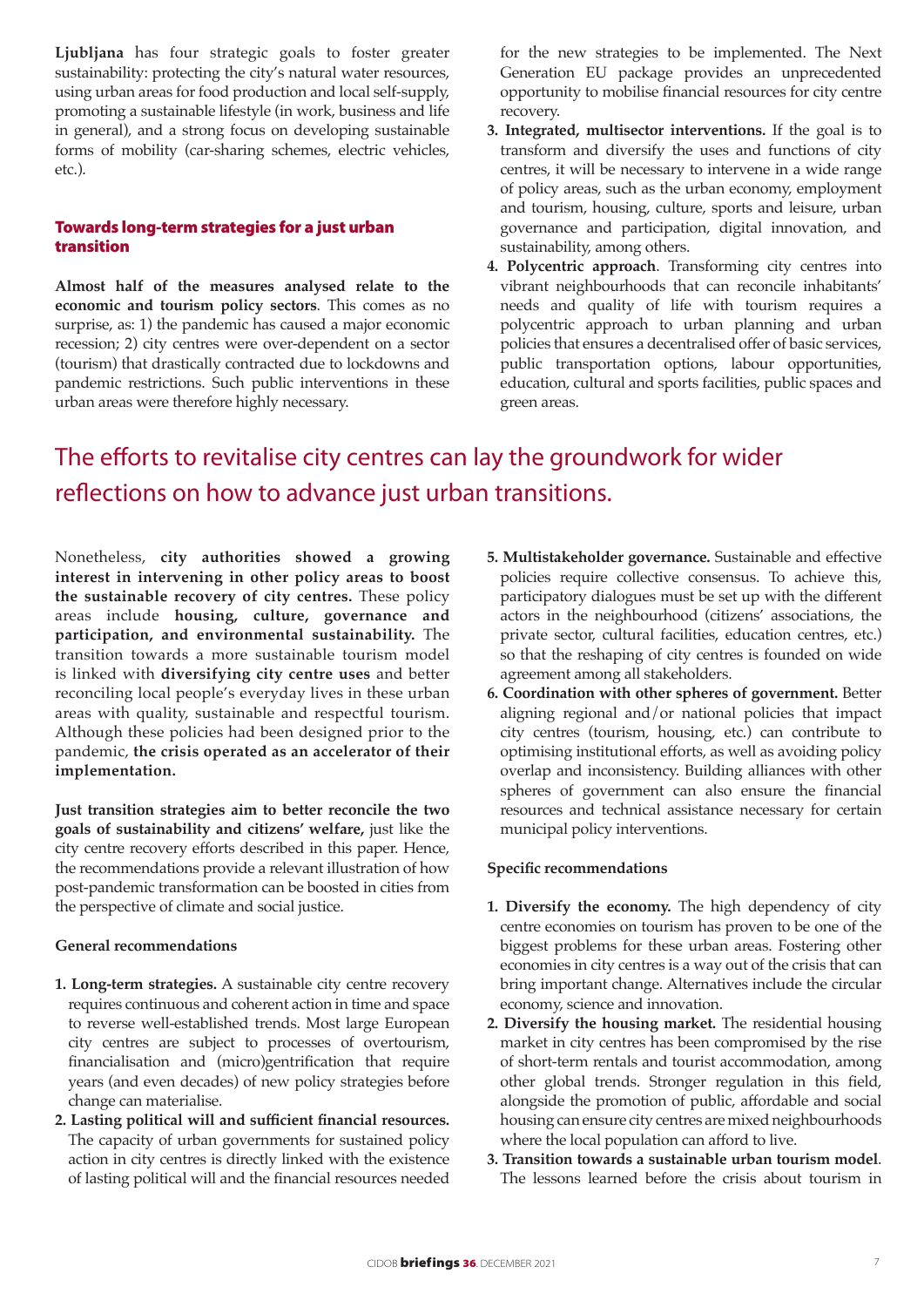most large European cities should lead to a decisive transition towards a more sustainable urban tourism model. Sustainability here is understood in a broad sense, comprising green and responsible tourism, but also decentralising and deseasonalising tourist flows, fostering quality tourism and better reconciling local people's wellbeing with tourism.

**4. Green mobility.** Mobility is one of the structural axes on which tourist activity depends. Transitioning towards a sustainable urban tourism model means implementing green mobility strategies and investing in green transportation infrastructure.

# References

Hughes, Sara & Hoffmann, Matthew. "Just urban transitions: Towards a research agenda", *WIREs Climate Change*, Volume 11, Issue 3, 2020 (online). [Accessed on 08.12.2021]: [https://](https://wires.onlinelibrary.wiley.com/doi/full/10.1002/wcc.640) [wires.onlinelibrary.wiley.com/doi/full/10.1002/wcc.640](https://wires.onlinelibrary.wiley.com/doi/full/10.1002/wcc.640)

Milano, Claudio. "Living with not just from urban tourism: policy planning for the post-covid restart phase." *CIDOB Briefs, Building back better: post-pandemic city governance*, Barcelona, 2020.

United Nations. *Policy Brief: COVID-19 in an Urban World*, 2020 (online). [Accessed on 08.12.2021]:

[https://www.un.org/sites/un2.un.org/files/sg\\_policy\\_](https://www.un.org/sites/un2.un.org/files/sg_policy_brief_covid_urban_world_july_2020.pdf) [brief\\_covid\\_urban\\_world\\_july\\_2020.pdf](https://www.un.org/sites/un2.un.org/files/sg_policy_brief_covid_urban_world_july_2020.pdf)

## **Other sources**

#### *Amsterdam*

City of Amsterdam. "Wearing a face mask: where you must, where you don't and how to wear it correctly" (online). [Accessed on 08.12.2021]: [https://www.amsterdam.nl/en/](https://www.amsterdam.nl/en/coronavirus/face-mask/) [coronavirus/face-mask/](https://www.amsterdam.nl/en/coronavirus/face-mask/)

Gemeente Amsterdam. *Stadsdelen in cijfers 2019* [Districts in figures 2019], 2019 (online). [Accessed on 08.12.2021]: https://data.amsterdam.nl/publicaties/ publicatie/stadsdelen-in-cijfers-2019/f4b55c38-6b3c-4143-bea5-94c4f1cb0887/#:~:text=De%20publicatie%20 Stadsdelen%20in%20cijfers,ruimtelijke%20niveaus%20 de%20basisstatistieken%20ontsluit

*Bevorderen meer divers woningaanbod* [Promote more and diverse housing supply] 2020a (online). [Accessed on 08.12.2021]: [https://www.amsterdam.nl/aanpak](https://www.amsterdam.nl/aanpak-binnenstad/bevorderen-divers-woningaanbod/)[binnenstad/bevorderen-divers-woningaanbod/](https://www.amsterdam.nl/aanpak-binnenstad/bevorderen-divers-woningaanbod/)

*Functiemenging en diversiteit* [Mix-used development and diversity], 2020b (online). [Accessed on 08.12.2021]: [https://](https://www.amsterdam.nl/aanpak-binnenstad/functiemenging-diversiteit/) [www.amsterdam.nl/aanpak-binnenstad/functiemenging](https://www.amsterdam.nl/aanpak-binnenstad/functiemenging-diversiteit/)[diversiteit/](https://www.amsterdam.nl/aanpak-binnenstad/functiemenging-diversiteit/)

Government of the Netherlands. *Geen huitzettingen en verlenging tijdelijke huurcontracten* [No evictions and extension of temporary leases], 26<sup>th</sup> March 2020 (online). [Accessed on 08.12.2021]: [https://www.rijksoverheid.nl/](https://www.rijksoverheid.nl/actueel/nieuws/2020/03/26/geen-huisuitzettingen-en-verlenging-tijdelijke-huurcontracten) [actueel/nieuws/2020/03/26/geen-huisuitzettingen-en](https://www.rijksoverheid.nl/actueel/nieuws/2020/03/26/geen-huisuitzettingen-en-verlenging-tijdelijke-huurcontracten)[verlenging-tijdelijke-huurcontracten](https://www.rijksoverheid.nl/actueel/nieuws/2020/03/26/geen-huisuitzettingen-en-verlenging-tijdelijke-huurcontracten) 

Hernieuwde afspraken met verhuurders over maatwerk [Renewed agreements with landlords about customization], 16th October 2020 (online). [Accessed on 08.12.2021]: [https://](https://www.rijksoverheid.nl/actueel/nieuws/2020/10/16/hernieuwde-afspraken-met-verhuurders-over-maatwerk) [www.rijksoverheid.nl/actueel/nieuws/2020/10/16/](https://www.rijksoverheid.nl/actueel/nieuws/2020/10/16/hernieuwde-afspraken-met-verhuurders-over-maatwerk) [hernieuwde-afspraken-met-verhuurders-over-maatwerk](https://www.rijksoverheid.nl/actueel/nieuws/2020/10/16/hernieuwde-afspraken-met-verhuurders-over-maatwerk)

#### *Barcelona*

Ajuntament de Barcelona. *Percepció del Turisme a Barcelona. Presentació dels resultats*, 2019 (online). [Accessed on 08.12.2021]: [https://ajuntament.barcelona.cat/](https://ajuntament.barcelona.cat/economiatreball/sites/default/files/documents/r19019_percepcio_de_turisme_2019_informe.pdf) [economiatreball/sites/default/files/documents/r19019\\_](https://ajuntament.barcelona.cat/economiatreball/sites/default/files/documents/r19019_percepcio_de_turisme_2019_informe.pdf) [percepcio\\_de\\_turisme\\_2019\\_informe.pdf](https://ajuntament.barcelona.cat/economiatreball/sites/default/files/documents/r19019_percepcio_de_turisme_2019_informe.pdf)

- *L'economia de Barcelona 2019*. Departament d'Anàlisi. Oficina Municipal de Dades, 2020a**.** 

- *Pacte per Barcelona*, 2020b (online). [Accessed on 08.12.2021]: [https://ajbcn-decidim-barcelona-organizations.](https://ajbcn-decidim-barcelona-organizations.s3.amazonaws.com/decidim-bcn-organizations/uploads/decidim/attachment/file/3085/Pacte_per_Barcelona_-_document_final_juliol_2020.pdf) [s3.amazonaws.com/decidim-bcn-organizations/uploads/](https://ajbcn-decidim-barcelona-organizations.s3.amazonaws.com/decidim-bcn-organizations/uploads/decidim/attachment/file/3085/Pacte_per_Barcelona_-_document_final_juliol_2020.pdf) [decidim/attachment/file/3085/Pacte\\_per\\_Barcelona\\_-\\_](https://ajbcn-decidim-barcelona-organizations.s3.amazonaws.com/decidim-bcn-organizations/uploads/decidim/attachment/file/3085/Pacte_per_Barcelona_-_document_final_juliol_2020.pdf) [document\\_final\\_juliol\\_2020.pdf](https://ajbcn-decidim-barcelona-organizations.s3.amazonaws.com/decidim-bcn-organizations/uploads/decidim/attachment/file/3085/Pacte_per_Barcelona_-_document_final_juliol_2020.pdf) 

- *Barcelona never stops. Measures to reactivate the economy*, 2020c (online). [Accessed on 08.12.2021]: [https://www.barcelona.](https://www.barcelona.cat/reactivacioeconomica/sites/default/files/2020-12/novesmesures-ENG_1.pdf) [cat/reactivacioeconomica/sites/default/files/2020-12/](https://www.barcelona.cat/reactivacioeconomica/sites/default/files/2020-12/novesmesures-ENG_1.pdf) [novesmesures-ENG\\_1.pdf](https://www.barcelona.cat/reactivacioeconomica/sites/default/files/2020-12/novesmesures-ENG_1.pdf) 

- *Pla pel dret a l'habitatge 2016-2025. PART II*, 2020d (online). [Accessed on 08.12.2021]: [https://habitatge.barcelona/](https://habitatge.barcelona/sites/default/files/documents/pdhb_volum_ii_pla_pel_dret_a_lhabitatge_2016-2025.pdf) [sites/default/files/documents/pdhb\\_volum\\_ii\\_pla\\_pel\\_](https://habitatge.barcelona/sites/default/files/documents/pdhb_volum_ii_pla_pel_dret_a_lhabitatge_2016-2025.pdf) [dret\\_a\\_lhabitatge\\_2016-2025.pdf](https://habitatge.barcelona/sites/default/files/documents/pdhb_volum_ii_pla_pel_dret_a_lhabitatge_2016-2025.pdf) 

- *Mesura de govern. Ciutat Vella davant la crisi produïda per la covid-19*, 2020e (online). [Accessed on 08.12.2021]: [https://media-edg.barcelona.cat/wp-content/](https://media-edg.barcelona.cat/wp-content/uploads/2020/10/27111612/MdG_CV_15oct_cat.pdf) [uploads/2020/10/27111612/MdG\\_CV\\_15oct\\_cat.pdf](https://media-edg.barcelona.cat/wp-content/uploads/2020/10/27111612/MdG_CV_15oct_cat.pdf)

- Districte de Ciutat Vella (online). [Accessed on 08.12.2021]: <https://ajuntament.barcelona.cat/ciutatvella/ca>

Aranda, José Luis. "El Gobierno paralizará los desahucios de familias vulnerables en pisos de grandes propietarios sin contrato legal", *El País,* 2nd December 2020 (online). [Accessed on 08.12.2021]: [https://elpais.com/economia/2020-12-02/](https://elpais.com/economia/2020-12-02/el-gobierno-acuerda-una-paralizacion-de-los-desahucios-para-ocupantes-ilegales-de-pisos-de-grandes-propietarios.html) [el-gobierno-acuerda-una-paralizacion-de-los-desahucios](https://elpais.com/economia/2020-12-02/el-gobierno-acuerda-una-paralizacion-de-los-desahucios-para-ocupantes-ilegales-de-pisos-de-grandes-propietarios.html)[para-ocupantes-ilegales-de-pisos-de-grandes-propietarios.](https://elpais.com/economia/2020-12-02/el-gobierno-acuerda-una-paralizacion-de-los-desahucios-para-ocupantes-ilegales-de-pisos-de-grandes-propietarios.html) [html](https://elpais.com/economia/2020-12-02/el-gobierno-acuerda-una-paralizacion-de-los-desahucios-para-ocupantes-ilegales-de-pisos-de-grandes-propietarios.html)

Generalitat de Catalunya. Equipaments de Catalunya. Dades obertes Catalunya (online). [Accessed on 08.12.2021]: <https://analisi.transparenciacatalunya.cat/en/>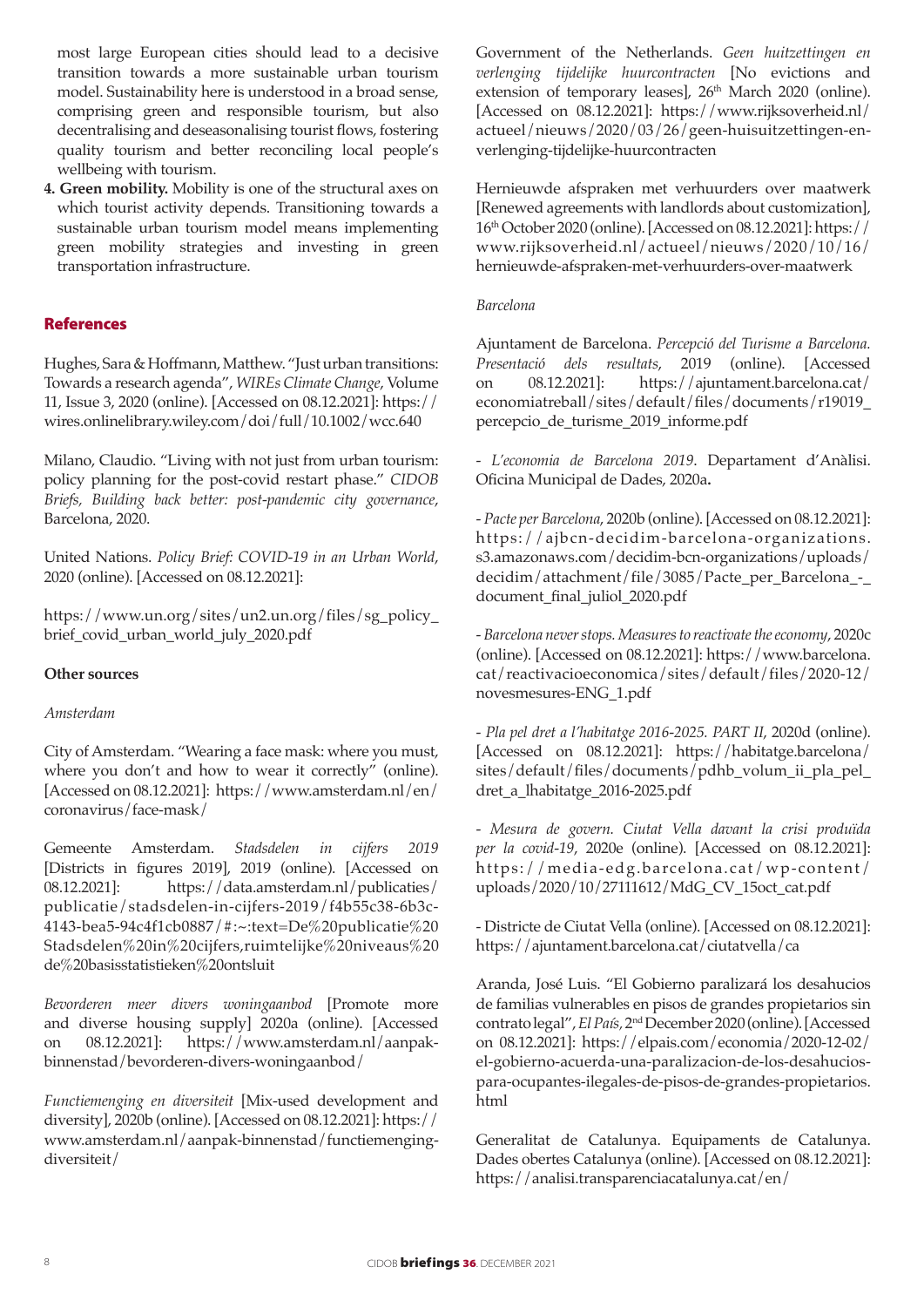Ortega, Maria. "El centre de Barcelona perd el pols", *Diari ARA* (11th October 2020) (online). [Accessed on 08.12.2021]: [https://www.ara.cat/societat/centre-barcelona-crisi](https://www.ara.cat/societat/centre-barcelona-crisi-coronavirus-covid-19-turisme_1_1021476.html)[coronavirus-covid-19-turisme\\_1\\_1021476.html](https://www.ara.cat/societat/centre-barcelona-crisi-coronavirus-covid-19-turisme_1_1021476.html)

## *Ghent*

Boussauw, Kobe. "City profile: Ghent, Belgium". *Cities*, 40, 2014, pp. 32–43.

Flemish government. Coronamaatregelen [Corona measures],11th October 2020 (online). [Accessed on 08.12.2021]: [https://www.wonenvlaanderen.be/](https://www.wonenvlaanderen.be/informatie-over-wonen-vlaanderen/coronamaatregelen) [informatie-over-wonen-vlaanderen/coronamaatregelen](https://www.wonenvlaanderen.be/informatie-over-wonen-vlaanderen/coronamaatregelen) 

Gent. Open Data Portal (online). [Accessed on 08.12.2021]: [https://data.stad.gent/explore/?disjunctive.](https://data.stad.gent/explore/?disjunctive.keyword&disjunctive.theme&sort=modified) [keyword&disjunctive.theme&sort=modified](https://data.stad.gent/explore/?disjunctive.keyword&disjunctive.theme&sort=modified)

*The Brussels Times.* "Practical Measures: Lockdown hits real estate, evictions, and football", 3<sup>rd</sup> November 2020 (online). [Accessed on 08.12.2021]: [https://www.](https://www.brusselstimes.com/belgium/138839/practical-measures-coronavirus-face-mask-checks-supermarkets-evictions-real-estate-antwerp-lockdown-parties-de-lijn-ancienne-belgique-amateur-football-animal-shelters/) [brusselstimes.com/belgium/138839/practical-measures](https://www.brusselstimes.com/belgium/138839/practical-measures-coronavirus-face-mask-checks-supermarkets-evictions-real-estate-antwerp-lockdown-parties-de-lijn-ancienne-belgique-amateur-football-animal-shelters/)[coronavirus-face-mask-checks-supermarkets-evictions](https://www.brusselstimes.com/belgium/138839/practical-measures-coronavirus-face-mask-checks-supermarkets-evictions-real-estate-antwerp-lockdown-parties-de-lijn-ancienne-belgique-amateur-football-animal-shelters/)[real-estate-antwerp-lockdown-parties-de-lijn-ancienne](https://www.brusselstimes.com/belgium/138839/practical-measures-coronavirus-face-mask-checks-supermarkets-evictions-real-estate-antwerp-lockdown-parties-de-lijn-ancienne-belgique-amateur-football-animal-shelters/)[belgique-amateur-football-animal-shelters/](https://www.brusselstimes.com/belgium/138839/practical-measures-coronavirus-face-mask-checks-supermarkets-evictions-real-estate-antwerp-lockdown-parties-de-lijn-ancienne-belgique-amateur-football-animal-shelters/) 

Visit Gent. Additional measures against the spread of the coronavirus /COVID-19 (online). [Accessed on 08.12.2021]: [https://visit.gent.be/en/additional-measures-against](https://visit.gent.be/en/additional-measures-against-spread-coronavirus-covid-19)[spread-coronavirus-covid-19](https://visit.gent.be/en/additional-measures-against-spread-coronavirus-covid-19)

#### *Florence*

Camera di Commercio Firenze. *Flash report. Effetti economici del coronavirus sull'economia dell'area metropolitana e l'impatto sulle imprese*, 2020.

Commune di Firenze. *Bollettino mensile di statistica*. N. 106, December 2019.

- *Rinasce Firenze. Repensiamo la città*, 2020 (online). [Accessed on 08.12.2021]: [https://www.comune.fi.it/](https://www.comune.fi.it/system/files/2020-05/rinascefirenze_DOC_6.pdf) [system/files/2020-05/rinascefirenze\\_DOC\\_6.pdf](https://www.comune.fi.it/system/files/2020-05/rinascefirenze_DOC_6.pdf) 

- Open Data, i dati aperti del Comune di Firenze (online). [Accessed on 08.12.2021]:<https://opendata.comune.fi.it/>

Liberatore, Giovanni; Biagioni, Paola; Talia, Virna & Francini, Carlo. "Overtourism in cities of art: A framework for measuring tourism carrying capacity". *SSRN*, 2019, pp.1–15.

Regione Toscana. *Coronavirus, sospensione tirocini: indennità straordinaria ai tirocinanti e ai praticanti* (online). [Accessed on 08.12.2021]: [https://www.](https://www.regione.toscana.it/-/coronavirus-sospensione-tirocini-indennit%C3%A0-straordinaria-ai-tirocinanti-e-ai-praticanti) [regione.toscana.it/-/coronavirus-sospensione-tirocini](https://www.regione.toscana.it/-/coronavirus-sospensione-tirocini-indennit%C3%A0-straordinaria-ai-tirocinanti-e-ai-praticanti)[indennit%C3%A0-straordinaria-ai-tirocinanti-e-ai](https://www.regione.toscana.it/-/coronavirus-sospensione-tirocini-indennit%C3%A0-straordinaria-ai-tirocinanti-e-ai-praticanti)[praticanti](https://www.regione.toscana.it/-/coronavirus-sospensione-tirocini-indennit%C3%A0-straordinaria-ai-tirocinanti-e-ai-praticanti)

*Roma Today*. Sfratti, niente proroga per il blocco delle esecuzioni: "Sarà il disastro sociale", 16<sup>th</sup> December 2020 (online). [Accessed on 08.12.2021]: [https://www.](https://www.romatoday.it/politica/proroga-blocco-sfratti-2021.html) [romatoday.it/politica/proroga-blocco-sfratti-2021.](https://www.romatoday.it/politica/proroga-blocco-sfratti-2021.html) [html](https://www.romatoday.it/politica/proroga-blocco-sfratti-2021.html) 

Statista. Number of overnights stays in the Italian city of Florence from 2012 to 2019 (online). [Accessed on 08.12.2021]: [https://www.statista.com/statistics/722442/](https://www.statista.com/statistics/722442/number-of-tourists-in-florence-italy/) [number-of-tourists-in-florence-italy/](https://www.statista.com/statistics/722442/number-of-tourists-in-florence-italy/)

Tourist arrivals in Florence 2012–2019 (online). [Accessed on 08.12.2021]: https://www.statista.com/statistics/722438/ tourist-arrivals-in-florence-italy/#:~:text=From%202012%20 to%202019%2C%20the,reaching%20approximately%20 5.37%20million%20arrivals.

## *Ljubljana*

City of Ljubljana. *How we plan to further develop tourism*  in Ljubljana, 17<sup>th</sup> December 2020 (online). [Accessed on 08.12.2021]: [https://www.ljubljana.si/en/news/how](https://www.ljubljana.si/en/news/how-we-plan-to-further-develop-tourism-in-ljubljana/)[we-plan-to-further-develop-tourism-in-ljubljana/](https://www.ljubljana.si/en/news/how-we-plan-to-further-develop-tourism-in-ljubljana/)

Jerant, Jasmina. "Green Supply Chains of Ljubljana internationally praised", *KONGRES*, 19<sup>th</sup> November 2019 (online). [Accessed on 08.12.2021]: [https://kongres](https://kongres-magazine.eu/2019/11/ljubljana-best-food-destination-green-supply-chains-wtm-london/)[magazine.eu/2019/11/ljubljana-best-food-destination](https://kongres-magazine.eu/2019/11/ljubljana-best-food-destination-green-supply-chains-wtm-london/)[green-supply-chains-wtm-london/](https://kongres-magazine.eu/2019/11/ljubljana-best-food-destination-green-supply-chains-wtm-london/)

- "Ljubljana Tourism strategy predicts growth of overnight stays", *KONGRES,* 29th December 2020 (online). [Accessed on 08.12.2021]: [https://kongres-magazine.eu/2020/12/](https://kongres-magazine.eu/2020/12/ljubljana-tourism-strategy-predicts-growth/) [ljubljana-tourism-strategy-predicts-growth/](https://kongres-magazine.eu/2020/12/ljubljana-tourism-strategy-predicts-growth/)

Visit Ljubljana. Current situation in Ljubljana, 2020a (online). [Accessed on 08.12.2021]:

[https://www.visitljubljana.com/en/visitors/travel](https://www.visitljubljana.com/en/visitors/travel-information/coronavirus-covid-19/)[information/coronavirus-covid-19/](https://www.visitljubljana.com/en/visitors/travel-information/coronavirus-covid-19/)

Tourist arrivals and overnight stays in previous years, 2020b (online). [Accessed on 08.12.2021]:

[https://www.visitljubljana.com/en/media/press](https://www.visitljubljana.com/en/media/press-resources/ljubljana-tourism-statistics/tourist-arrivals-and-overnight-stays-in-previous-years/)[resources/ljubljana-tourism-statistics/tourist-arrivals](https://www.visitljubljana.com/en/media/press-resources/ljubljana-tourism-statistics/tourist-arrivals-and-overnight-stays-in-previous-years/)[and-overnight-stays-in-previous-years/](https://www.visitljubljana.com/en/media/press-resources/ljubljana-tourism-statistics/tourist-arrivals-and-overnight-stays-in-previous-years/)

Vladisavljevic, Anja. "Slovenia Reimposes Strict COVID-19 Measures as Infections Soar", *Balkan Insight*, 16th October 2020 (online). [Accessed on 08.12.2021]: [https://](https://balkaninsight.com/2020/10/16/slovenia-reimposes-strict-covid-19-measures-as-infections-soar/) [balkaninsight.com/2020/10/16/slovenia-reimposes](https://balkaninsight.com/2020/10/16/slovenia-reimposes-strict-covid-19-measures-as-infections-soar/)[strict-covid-19-measures-as-infections-soar/](https://balkaninsight.com/2020/10/16/slovenia-reimposes-strict-covid-19-measures-as-infections-soar/)

## *Nantes*

*Auran*. "Crise sanitaire de la covid-19: des effets économiques largement devant nous. Baròmetre conjoncture emploi métropole nantaise", November 2020